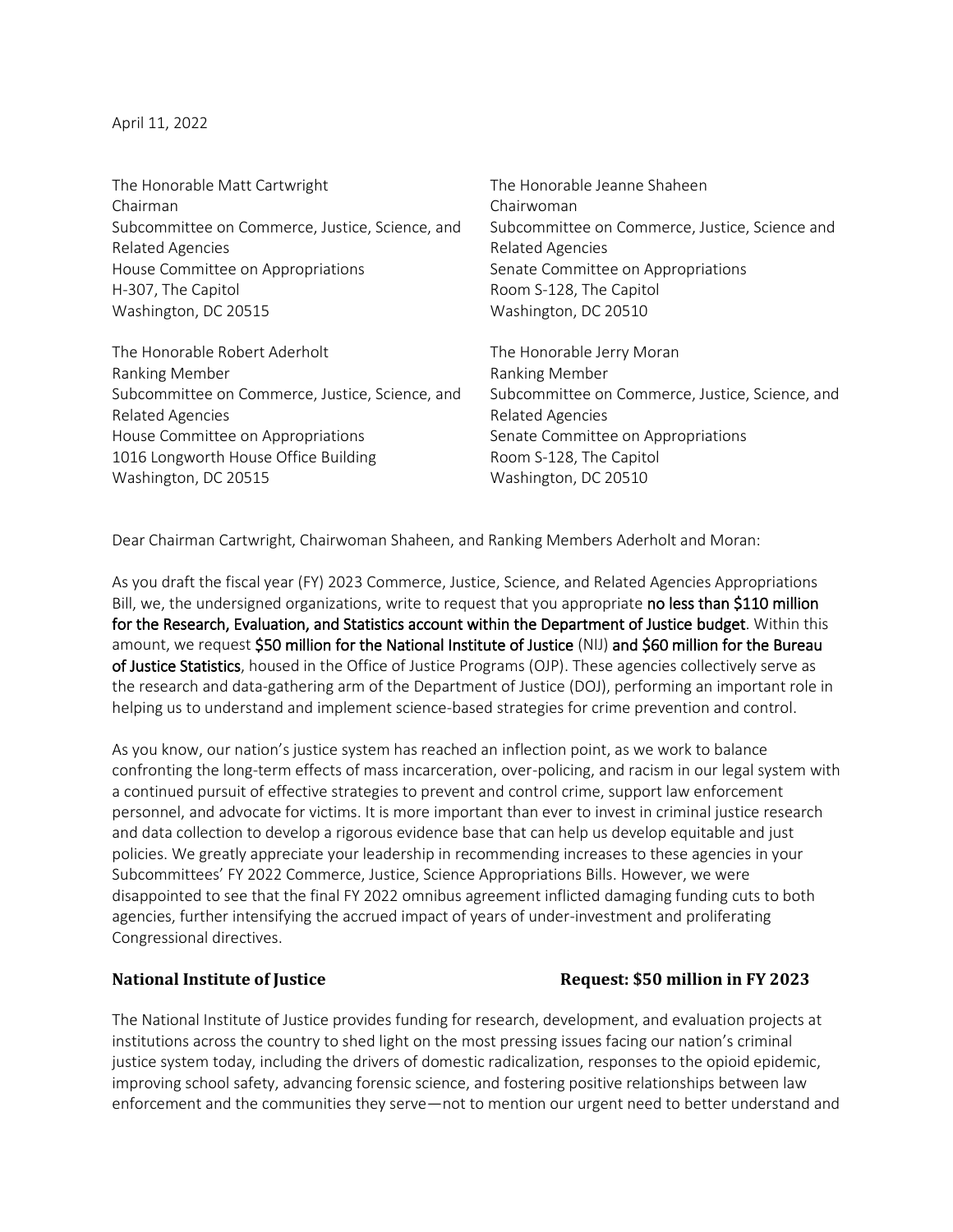respond to the impacts of the COVID-19 pandemic on the incarcerated population and on our court systems.

Despite our growing need for objective, science-backed solutions, over the past decade, NIJ's purchasing power has dropped by 40 percent due to the combined effect of declining appropriations and inflation. Compounding this pressure are Congressionally mandated directives for specific activities, nearly always without the inclusion of additional funding to the agency's bottom line. As a result, 60 percent of NIJ's FY 2022 appropriation was directed to Congressionally requested research, not including a number of additional projects requested without a specifically allocated funding level. An increase to the NIJ base budget would give the agency the flexibility to direct funding to the most pressing and promising areas of science across all domains of justice research, while still being responsive to topics of Congressional concern.

## To begin to address these shortfalls, we ask that you appropriate at least \$50 million for NIJ in FY 2023.

# **Bureau of Justice Statistics Request: \$60 million in FY 2023**

The Bureau of Justice Statistics produces high-quality data on all aspects of the United States criminal justice system, including corrections, courts, crime type, law enforcement personnel and expenditures, federal processing of criminal cases, Indian country justice statistics, and victims of crime. As the Department's principal statistical agency<sup>1</sup>, BJS is bound by a unique set of responsibilities and standards a commitment to producing data that is relevant, objective, trustworthy, timely, and free of political interference. 2

Thanks to this Subcommittee's support, BJS has made significant progress in resolving its backlog of delayed and missing reports and datasets, an issue the research community raised with the Subcommittee over the last few years as in need of immediate attention. We are pleased that BJS has been able get back on track and better articulate the expected delivery dates of its publications and data releases.<sup>3</sup>

However, the factors that exacerbated this backlog, such as antiquated systems and, especially, staffing shortfalls, can only be resolved by sustained investment. Despite a growing demand from policymakers, researchers, and other stakeholders for high-quality criminal justice data across an expanding array of variables, BJS has also faced significant budgetary challenges over the past decade. The agency's purchasing power has dropped by nearly one third (32.7 percent) since FY 2012 due to the combined effect of declining appropriations and inflation. Additional funding would allow the agency to modernize its data collection and dissemination systems, hire the necessary experts, and to begin to develop the next generation of statistical products to keep pace with the ever-changing criminal justice environment.

# In order to restore lost purchasing power and make much-needed investments in modernization, we ask that you appropriate at least \$60 million for BJS in FY 2023.

<sup>1</sup> <https://www.whitehouse.gov/omb/information-regulatory-affairs/statistical-programs-standards/>

<sup>2</sup> <https://www.nap.edu/catalog/24810/principles-and-practices-for-a-federal-statistical-agency-sixth-edition>

<sup>3</sup> <https://bjs.ojp.gov/library/publications/forthcoming>